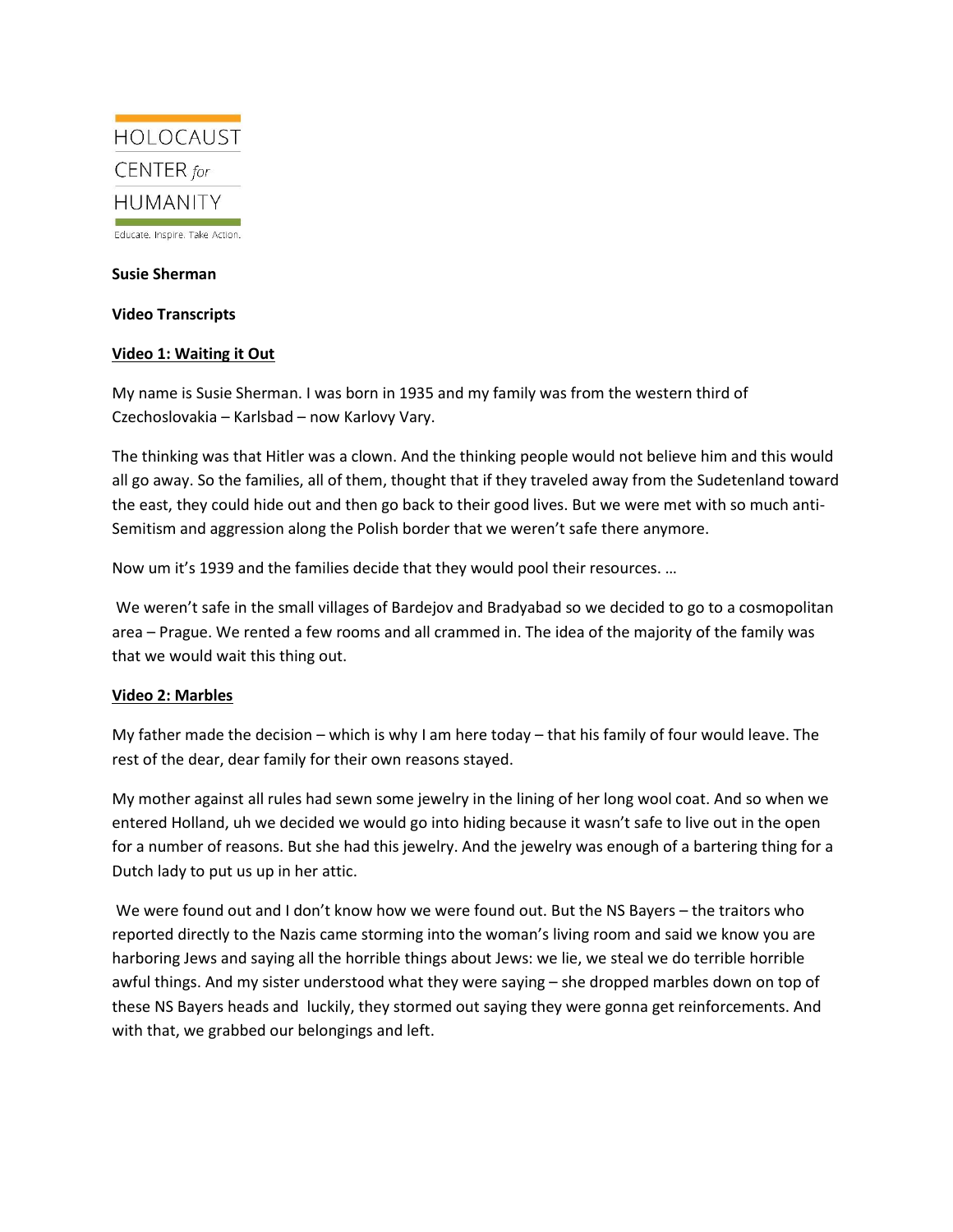## **Video 3: Living with the Lord and Lady**

My Dad had found out that if you could get to England in the next two weeks, you could enter England without a visa. And so we went to England. And we were taken in by the Lord and Lady Cottesloe

And so this lord and lady had asked to take in a family with children from the Sudetenland and we became that family. They were wonderful to us. They wanted to adopt my sister and I in case something happened to my parents or if Hitler took over England, we would be their children, not my parents' children and that's how I got my middle name.

My middle name became Margaret after the princess of the day…

We changed from being rambunctious normal kids to doing whatever we were told and this elderly couple couldn't believe these two little girls who just sat and did what they were told. Because on our journeys we were always told to be quiet – don't let anybody notice you and don't complain. On our journeys, I developed whooping cough as a young child and I was supposed to act normal. You know, act like I was well and you know those were the things that just went on in the abrupt change in people's lives.

We stayed in England for four years. And then after waiting for four years, my dad gets this miraculous letter from America that his family could go to America.

## **Video 4: Terezin**

But I think often of the dear family members who for their own reasons – stayed and met their deaths – all except one in Auschwitz, Treblinka Maly Trostenets

The family that stayed in Prague,

My dear family aunts, uncles, cousins, extended family, grandparents um were dragged to the ghetto concentration camp of Therezin – Theresienstadt and this ghetto was many evil things.

After the war, my dear Uncle Karl – survived Therezin, he survived Auschwitz. He's going back to Therezin to try to find anybody he can possible find.

He finds no one. He finds another woman – Martha. She also had no one and the two of them decided to get married and start a new life.

And so my dad, by now we had been here about five years and my dad had enough money that he could be Uncle Karl's sponsor.

Karl and Martha came to America and they lived in California. My dear Uncle Karl died very shortly after coming here because he had been beaten over the head with a rifle and starved and his health was so impaired. But Martha lived to be almost a hundred. She had the last laugh. So when she died, my sister and I went to clean up her place. And we opened up these drawers and here were all these documents.